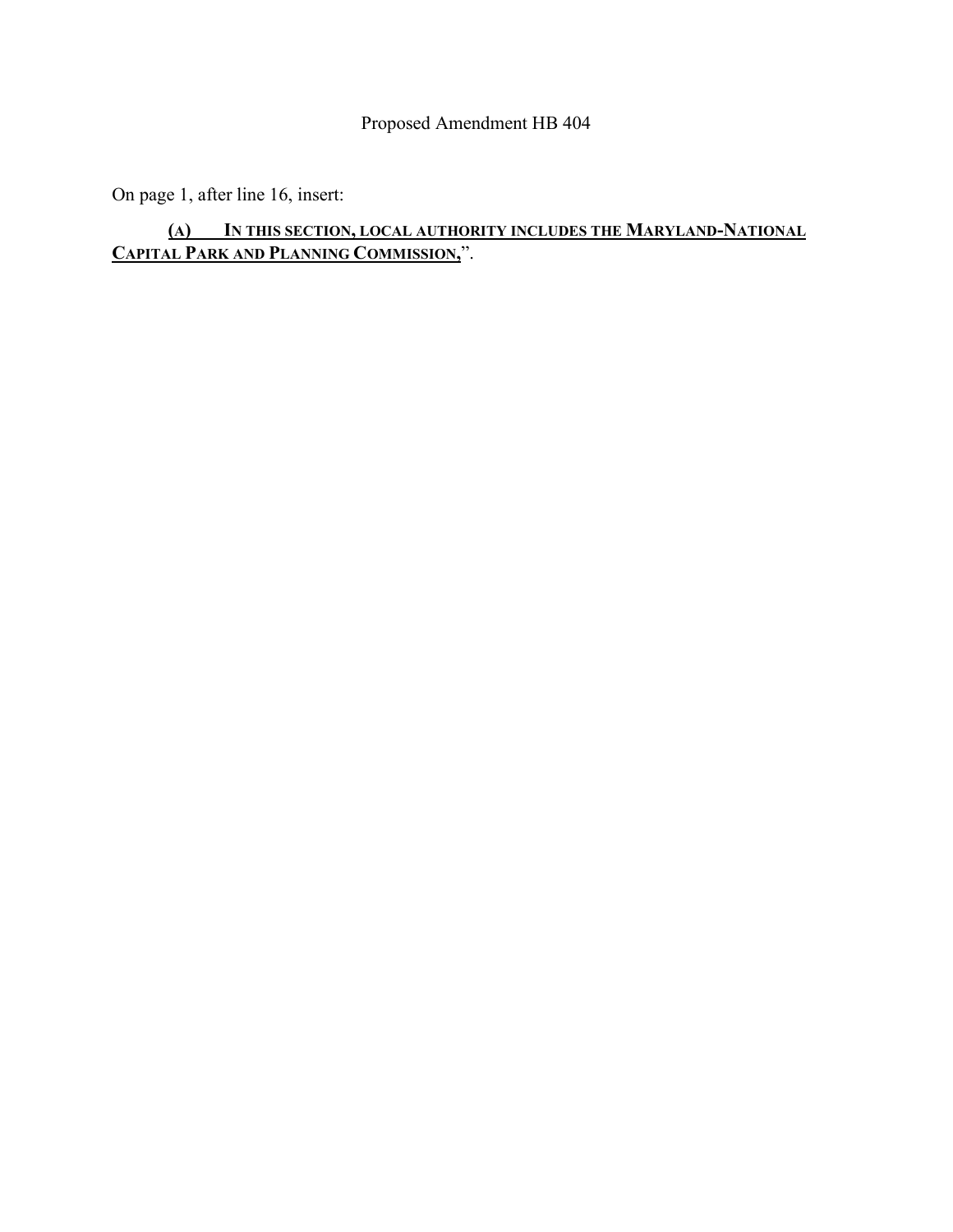# **HOUSE BILL 404**

 $R5$  2lr0452

### By: **Delegates Lehman, Guyton, Henson, R. Lewis, Moon, Palakovich Carr, Proctor, Ruth, and Stewart**

Introduced and read first time: January 19, 2022 Assigned to: Environment and Transportation

#### A BILL ENTITLED

1 AN ACT concerning

#### 2 **Vehicle Laws – Speed Limits – Establishment**

- 3 FOR the purpose of expanding to apply statewide the authorization for local authorities in 4 Montgomery County to decrease the maximum speed limit to not less than a certain 5 speed after performing a certain investigation, subject to certain restrictions on the 6 use of speed monitoring systems; and generally relating to the establishment of
- 7 speed limits on highways.
- 8 BY repealing and reenacting, with amendments,
- 9 Article Transportation
- 10 Section 21–803
- 11 Annotated Code of Maryland
- 12 (2020 Replacement Volume and 2021 Supplement)

#### 13 SECTION 1. BE IT ENACTED BY THE GENERAL ASSEMBLY OF MARYLAND, 14 That the Laws of Maryland read as follows:

### 15 **Article – Transportation**

21–803.

#### 16 **(A) IN THIS SECTION, "LOCAL AUTHORITY" INCLUDES THE MARYLAND-NATIONAL CAPITAL PARK AND PLANNING COMMISSION.**  17

- [(a)] **(B)**(1) Except as provided in paragraphs (3) and (4) of this subsection, if, on 18 19
- the basis of an engineering and traffic investigation, a local authority determines that any maximum speed limit specified in this subtitle is greater or less than reasonable or safe under existing conditions on any part of a highway in its jurisdiction, it may establish a 20 reasonable and safe maximum speed limit for that part of the highway, which may: 21
- 22

23

- (i) Decrease the limit at an intersection;
- (ii) Increase the limit in an urban district to not more than 50 miles

EXPLANATION: **CAPITALS INDICATE MATTER ADDED TO EXISTING LAW**.  **[**Brackets**]** indicate matter deleted from existing law.

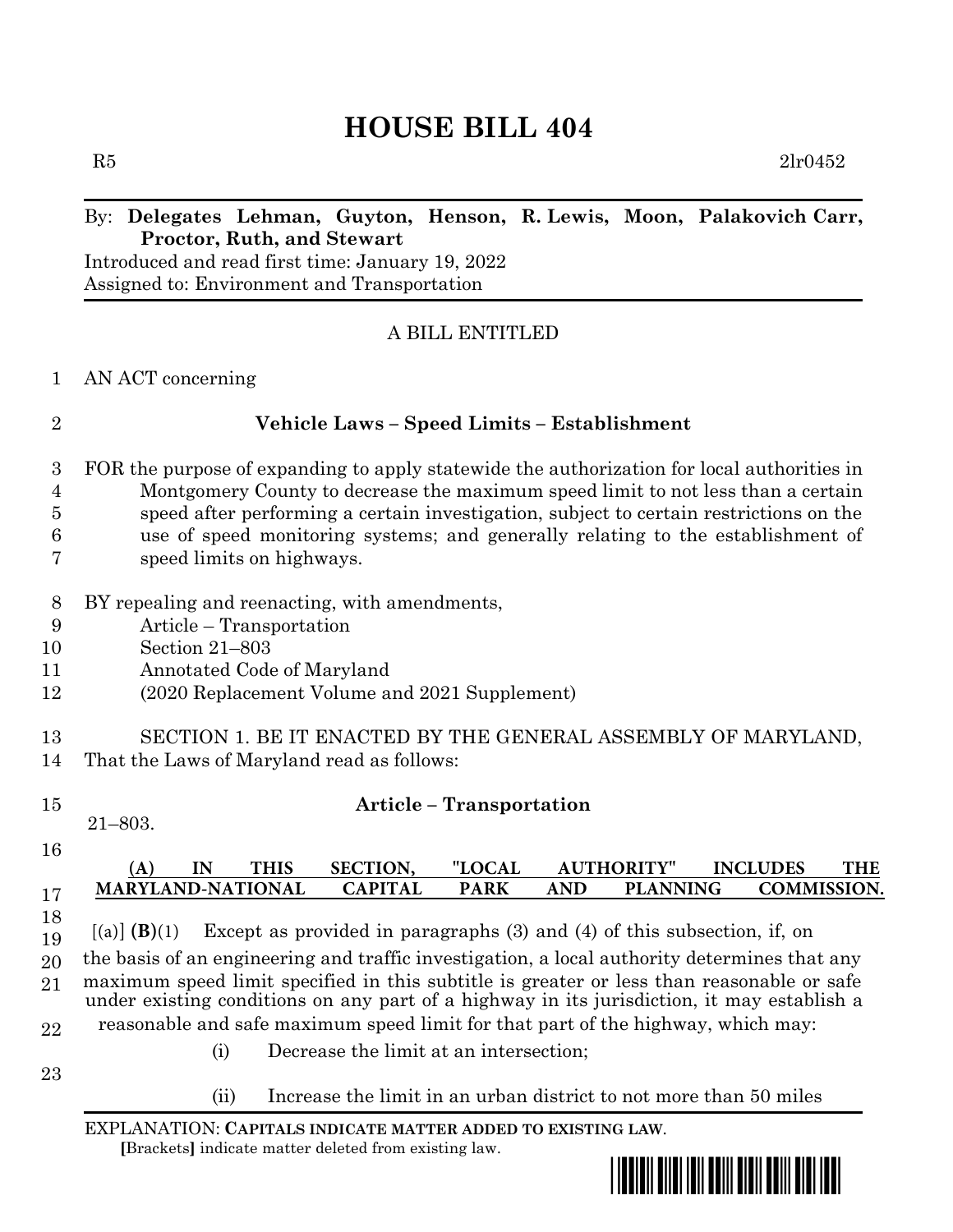| $\sqrt{2}$                         |                                                                                                                                                                                                                                                                                                                                                                                                                                   |                                                                                                                                                                                                          | <b>HOUSE BILL 404</b> |                                                                  |  |
|------------------------------------|-----------------------------------------------------------------------------------------------------------------------------------------------------------------------------------------------------------------------------------------------------------------------------------------------------------------------------------------------------------------------------------------------------------------------------------|----------------------------------------------------------------------------------------------------------------------------------------------------------------------------------------------------------|-----------------------|------------------------------------------------------------------|--|
| $\mathbf{1}$                       | per hour;                                                                                                                                                                                                                                                                                                                                                                                                                         |                                                                                                                                                                                                          |                       |                                                                  |  |
| $\overline{2}$                     |                                                                                                                                                                                                                                                                                                                                                                                                                                   | (iii)                                                                                                                                                                                                    |                       | Decrease the limit in an urban district; or                      |  |
| $\boldsymbol{3}$<br>$\overline{4}$ | miles per hour.                                                                                                                                                                                                                                                                                                                                                                                                                   | (iv)                                                                                                                                                                                                     |                       | Decrease the limit outside an urban district to not less than 25 |  |
| $\bf 5$<br>6<br>7                  | (2)                                                                                                                                                                                                                                                                                                                                                                                                                               | An engineering and traffic investigation is not required to conform a<br>posted maximum speed limit in effect on December 31, 1974, to a different limit specified<br>in § 21–801.1(b) of this subtitle. |                       |                                                                  |  |
| 8<br>9<br>10<br>11                 | (3)<br>Calvert County may decrease the maximum speed limit to not less than<br>15 miles per hour on Lore Road and, except for Solomons Island Road, each highway south<br>of Lore Road without performing an engineering and traffic investigation, regardless of<br>whether the highway is inside an urban district.                                                                                                             |                                                                                                                                                                                                          |                       |                                                                  |  |
| 12                                 | (4)                                                                                                                                                                                                                                                                                                                                                                                                                               | (i)                                                                                                                                                                                                      |                       | [This paragraph applies only to:                                 |  |
| 13                                 |                                                                                                                                                                                                                                                                                                                                                                                                                                   |                                                                                                                                                                                                          | 1.                    | Montgomery County; and                                           |  |
| 14                                 |                                                                                                                                                                                                                                                                                                                                                                                                                                   |                                                                                                                                                                                                          | 2.                    | Municipalities located in Montgomery County.                     |  |
| 15<br>16<br>17                     | A local authority<br>(ii)<br>may decrease the maximum speed limit to not<br>less than 15 miles per hour on a highway only after performing an engineering and traffic<br>investigation.                                                                                                                                                                                                                                           |                                                                                                                                                                                                          |                       |                                                                  |  |
| 18<br>19<br>20                     | $\left[ \left( \text{iii} \right) \right]$ (II)<br>A local authority may not implement a new speed<br>monitoring system to enforce speed limits on any portion of a highway for which the speed<br>limit has been decreased under this paragraph.                                                                                                                                                                                 |                                                                                                                                                                                                          |                       |                                                                  |  |
| 21                                 | (C) In school zones designated and posted by the local authorities of any county:<br>(b)                                                                                                                                                                                                                                                                                                                                          |                                                                                                                                                                                                          |                       |                                                                  |  |
| 22<br>23<br>24                     | The county may decrease the maximum speed limit to 15 miles per hour<br>(1)<br>during school hours, provided the county pays the cost of placing and maintaining the<br>necessary signs; and                                                                                                                                                                                                                                      |                                                                                                                                                                                                          |                       |                                                                  |  |
| 25<br>26<br>27<br>28<br>29         | Any municipality within each county may decrease the maximum speed<br>(2)<br>limit in a school zone within the municipality to 15 miles per hour during school hours,<br>provided the municipality pays the cost of placing and maintaining the necessary signs.<br>An altered maximum speed limit established under this section is<br>[(c)]<br>(D)<br>effective<br>when posted on appropriate signs giving notice of the limit. |                                                                                                                                                                                                          |                       |                                                                  |  |
| 30<br>31<br>32                     | [(d)]<br>Except in Baltimore City, any alteration by a local authority of a<br>(E)<br>speed limit imaging and or extension of a State highway is not effective until it is approved by<br>the State Highway Administration.                                                                                                                                                                                                       |                                                                                                                                                                                                          |                       |                                                                  |  |